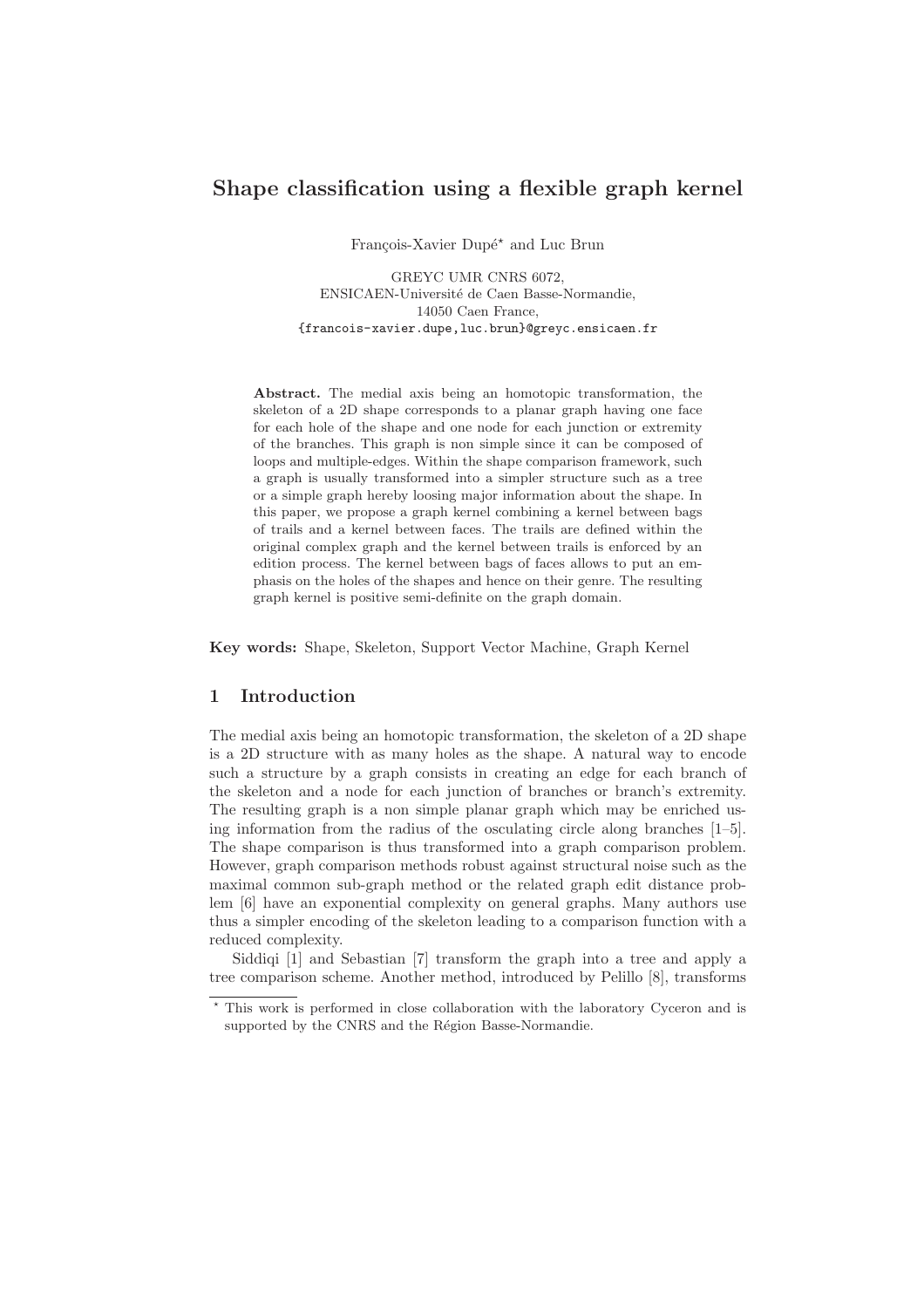## 2 François-Xavier Dupé and Luc Brun

graphs into trees and then models the tree matching problem as a maximal clique problem within a specific association graph. A last method proposed by Bai and Latecki [4] matches end points (vertices with a degree one) and then compares paths between the end-points. Contrary to the previous approaches, this last method can deal with closed structures and thus takes the holes of the shape into account.

Although these methods have been developed for indexation and classification tasks, they can not be readily used within the kernel machine framework. This limitation is related to the lack of mathematical tools inside the graph domain. Neuhaus and Bunke [9] proposed an elegant framework for the construction of graph kernels based on edit distances. Another solution consists in using graph kernels such as random walk or marginalized graph kernel [10] which are positive semi-definite on the graph domain. Though, these kernels are easier to use, they lack the flexibility and the noise robustness provided by the kernels based on graph edit distances.

This paper follows a first contribution [11] where we defined the notion of path rewriting within the graph kernel framework. However this method is defined on trees and thus does not encode properly the holes of the shapes. First, we recall some definitions and then extend our graph kernel framework to trails (Section 2). Second, we propose to extend the rewriting process, initially defined on trees, to graphs (Section 3). Then, we propose to combine our graph kernel with a closed paths kernel which compares graphs' faces (Section 4). Finally, an experiment with a multi-class classifier is proposed to highlight the relevance of holes inside holed shapes (Section 5).

## 2 Bag of trails kernel

Let us consider a *graph*  $G = (V, E)$  where V denotes the set of vertices and  $E \subset V \times V$  the set of edges. We define a *simple-graph* as a graph with no multiple edges between two vertices and no loop (an edge linking a vertex with itself). We define a trail as an alternating sequence of vertices and edges with distinct edges and a *path* as a trail with distinct vertices. A *closed path* is a path whose first vertex is equal to the last one. A bag of trails  $T$  associated to  $G$  is defined as a set of trails of G whose cardinality is denoted by  $|T|$ . We finally denote by  $K_{trail}$  a generic trail kernel.

### 2.1 Mean kernels

By considering bags as sets, Suard [3] has proposed several kernels for bags of paths which are extensible to trails. Amongst these kernels, the mean kernel is proposed as a convolution kernel [12] between trails: let  $T_1$  and  $T_2$  denote two bags of trails, the mean kernel between these two bags is defined as:

$$
K_{mean}(T_1, T_2) = \frac{1}{|T_1|} \frac{1}{|T_2|} \sum_{t \in T_1} \sum_{t' \in T_2} K_{trail}(t, t'). \tag{1}
$$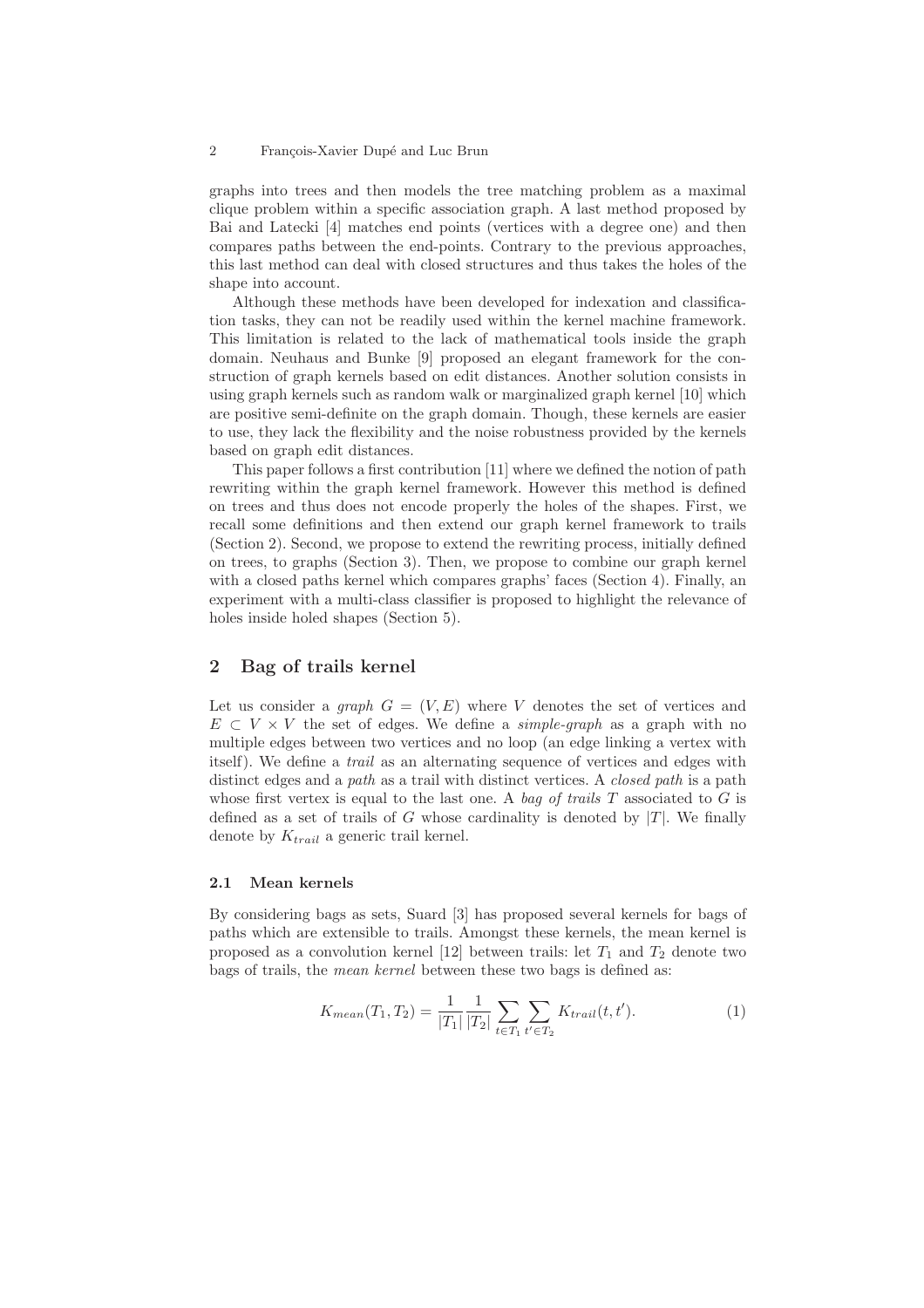This kernel is positive definite on the bag of trails domain if and only if  $K_{trail}$ is positive definite on the trail domain.

The major drawback of this kernel is the information averaging when bags are composed of many trails. Such a loss of information may be avoided using a weighted mean kernel [13]. The design of this kernel assumes that most of the relevant information of a bag is located near its mean trail. Let  $T_1$  and  $T_2$  denote two bags of trails, then the weighed mean kernel is defined as:

$$
K_{weighted}(T_1, T_2) = \frac{1}{|T_1|} \frac{1}{|T_2|} \sum_{t \in T_1} \sum_{t' \in T_2} \langle K_{trail}(t, m), K_{trail}(t', m') \rangle^d
$$
  

$$
\frac{\omega(t)}{W} \frac{\omega(h')}{W'} K_{trail}(t, t').
$$
 (2)

where  $d \in \mathbb{R}^+$ , m and m' denote the mean trails of  $T_1$  and  $T_2$ ,  $\omega(t)$  (resp.  $\omega(t')$ ) denotes the sum of the edge's weights of  $t$  (resp.  $t'$ ) and  $W$  (resp.  $W'$ ) the whole weight of the graph containing  $t$  (resp.  $t'$ ). The trail kernel between a trail  $t$ and the mean trail m is defined as:  $K_{trail}(t,m) = \frac{1}{|T|} \sum_{t_i \in T} K_{trail}(t, t_i)$ . The weighted mean kernel is a convolution kernel based on a scalar product (the distances to the mean trail) and the trail kernel  $K_{trail}$ . So it is positive definite if and only if  $K_{trail}$  is positive definite.

### 2.2 A first trail kernel

For its marginalized kernel, Kashima proposed a walk kernel based on a tensor product [14]. As trails are particular walks, the walk kernel remains available. Let t and  $t'$  denote two trails, the *trail kernel* denoted  $K_{classic}$  is defined as 0 if  $|t| \neq |t'|$  and as follows otherwise:

$$
K_{classic}(t, t') = K_v(\varphi(v_1), \varphi(v'_1)) \prod_{i=2}^{|t|} K_e(\psi(e_{v_{i-1}v_i}), \psi(e_{v'_{i-1}v'_i})) K_v(\varphi(v_i), \varphi(v'_i)), \quad (3)
$$

where  $\varphi(v)$  and  $\psi(e)$  denote respectively the vectors of features associated to the vertex v and the edge e. The terms  $K_v$  and  $K_e$  denote two kernels for respectively vertex's and edge's features.  $K_{classic}$  is a tensor product kernel and so is positive definite if and only if  $K_e$  and  $K_v$  are two positive definite kernels. For the sake of flexibility and simplicity, we use Gaussian RBF kernels based on the distance between the attributes.

# 3 Edition kernel on trails

The main issue with skeleton based graphs is that two different graphs may encode similar shapes. Two different kind of structural noise may appear inside a skeleton: ligatures produced by noise on the boundary and elongations produced by a general deformation of the shape. Usually, this structural noise is tackled using edition operations on graphs. However, within a bag of trails framework we must consider edition operations on trails. The effect of the structural noise on a trail is twice: addition of edges and addition of vertices.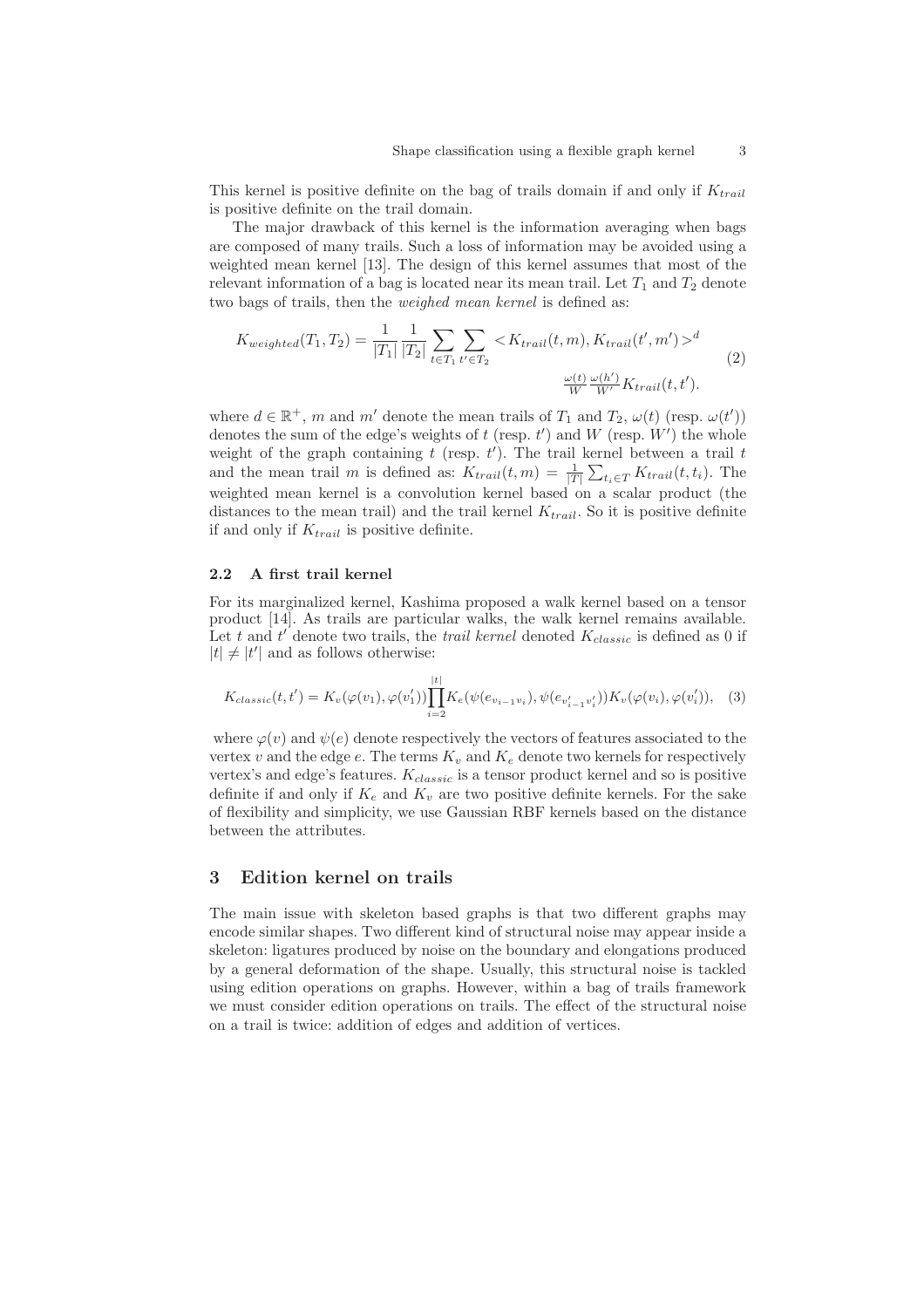#### 4 François-Xavier Dupé and Luc Brun

We suppose that the edges of our graph are associated to a weight which encodes their relevance. Torsello [15] has proposed such a relevancy measure: for each edge this measure approximates the length of the boundary associated to the skeleton's branch encoded by this edge. Using this weight, we compute the relevance of each vertex and edge inside a trail: the relevance of an edge corresponds to its weight and the relevance of a vertex corresponds to the weight of the sub-graph (e.g. the sum of the weight of all the sub-graph's edges) connected to the trail by this vertex. When graphs are trees [11], the sub-graphs correspond to sub-trees and the computation of the relevancy measure of vertices is unambiguous. Fig. 1a shows for example a path within a tree, where the sub-trees related to the two vertices of the path are clearly defined and so their weight.

However, with holed shapes, graphs are not trees and the definition of the relevancy of vertices is not straightforward. Indeed, sub-graphs may connect several vertices of the considered trail. We propose to solve this difficulty by using the random walker diffusion algorithm [16] where normalized edge's weights are considered as transition probabilities. For each vertex  $v_i$  of the trail, this diffusion algorithm associates to each vertex  $v_l$  of the graph the probability  $p_l$ ; that a random walker starting at  $v_i$  first reach  $v_i$ . Each vertex of the graph is then associated with the vertex of the trail with the maximal probability. The sub graph induced by this set of vertices is called the influence zone of the trail's vertex. However, the random walker is designed for simple-graphs. We thus transform our non-simple graph into a simple one by defining the transition probabilities between vertices as follows: loops are removed and multi-edges between two vertices are transformed into a single edge whose weight is the sum of edges' weights. Single edges between vertices are kept unchanged. Note that this transformation is only used for the random walker algorithm. Our trails and the sub-graphs encoding the influence zones are both defined within the initial non simple graph.

The weight of the influence zone of a vertex  $v$  is defined as the sum of 1) the weight of the edges within the influence zone and 2) a ratio of the weight of the edges shared with another influence zone (i.e. edges whose vertices belong to two influence zones). For example, the dash-dotted edges within Fig. 1b are shared by the two influence zones. Let  $v_1$  and  $v_2$  be the two incident vertices of an edge of weight  $w, v_1$  (resp.  $v_2$ ) is associated to its influence zone by a probability  $p_1$  (resp.  $p_2$ ) then we define as  $\frac{p_1}{p_1+p_2}w$  (resp.  $\frac{p_2}{p_1+p_2}w$ ) the part of the weight associated to the influence zone related to  $v_1$  (resp.  $v_2$ ). Fig. 1b shows an example of influence zone of trail vertices (the trail is defined by the dashed line): remark the importance of the influence zone of vertex 1 compared to the influence zone of vertex 2.

Given a relevancy measure of each vertex and edge of a trail we introduce two edition operations: vertex suppression followed by edge merging and edge contraction ( or suppression for loops). The cost of an operation is defined as the relevancy measure of the removed edge or vertex. Finally, we defined an edition function  $\kappa$  which applies the cheapest edition. Then  $\kappa^{i}(t)$  denotes the trail t after i editions. In addition, we denote by  $\text{cost}_i(t)$  the cumulative cost of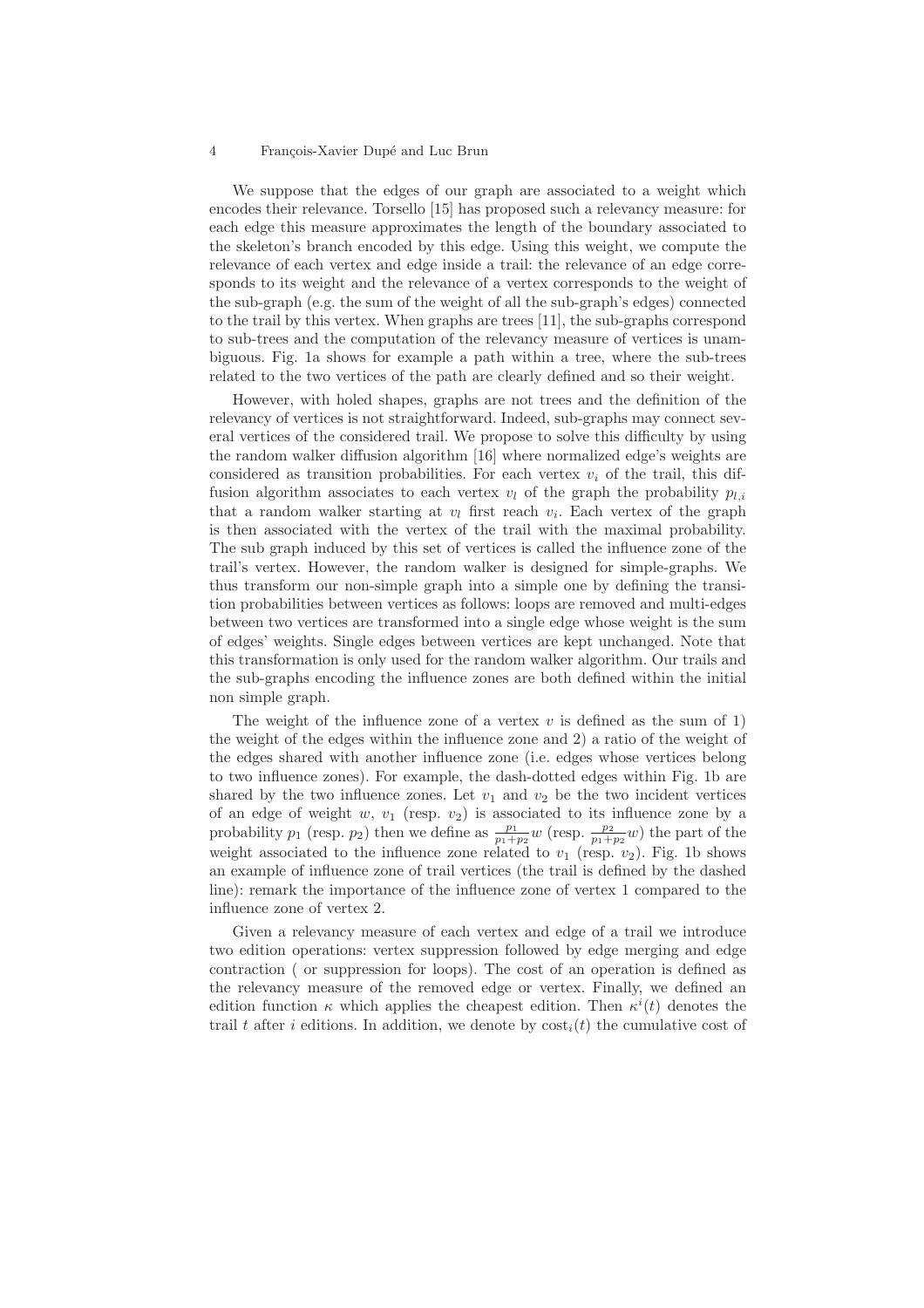

Fig. 1. Influence zones: (a) Example of tree with a selected path (dotted edge) (b) The influence of the vertices of the dashed trail between the vertices 1 and 2 using the random walker.

operations leading to  $\kappa^{i}(t)$ . Finally, we construct the edition kernel as a weighted convolution kernel between the trails and their rewritings:

$$
K_{edit}(t, t') = \frac{1}{D+1} \sum_{k=0}^{D} \sum_{l=0}^{D} \exp\left(-\frac{\text{cost}_k(t) + \text{cost}_l(t')}{2\sigma_{cost}^2}\right) K_{classic}(\kappa^k(t), \kappa^l(t')),
$$
\n(4)

where D is the maximal number of editions and  $\sigma_{cost}$  the RBF parameter of the cost kernel which penalizes edition. This kernel is a convolution kernel [12] and is positive definite if and only if  $K_{trail}$  is positive definite.

# 4 Closed paths kernel

The faces of a skeletal graph encode the holes of a shape and represent as such important information about the shape. When using the previously defined kernels, faces are just encoded as trails. So when constructing a bag of trails, these particular trails may not appear in the bag or may be drowned with many other trails. Thus it is relevant to put an emphasis on faces when dealing with holed shapes.

Several kernels based on cycles have been proposed for graphs [17]. However these kernels are not designed for shape classification for two main reasons: they don't consider the orientation of faces and they are not restricted to cycles encoding faces.

An efficient comparison of faces within a shape recognition framework requires a kernel robust against structural noise. We propose to encode each hole by a unique closed path which describes the corresponding face. This path begins at the closest vertex to the gravity center of the shape and crosses the edges using a counter-clockwise orientation. For example, the hole of the padlock in Fig. 2b is described by the closed path "4 e3 3 e1 4". Finally, two closed paths encoding faces are simply compared using a trail kernel such as  $K_{classic}$  (section 2.2) or  $K_{edit}$  (section 3).

However, while comparing two closed paths, we may have to face to alignment errors due to the selection of the initial vertex. In order to enforce the robustness of our kernel, shifted versions of the closed paths are also compared. For example,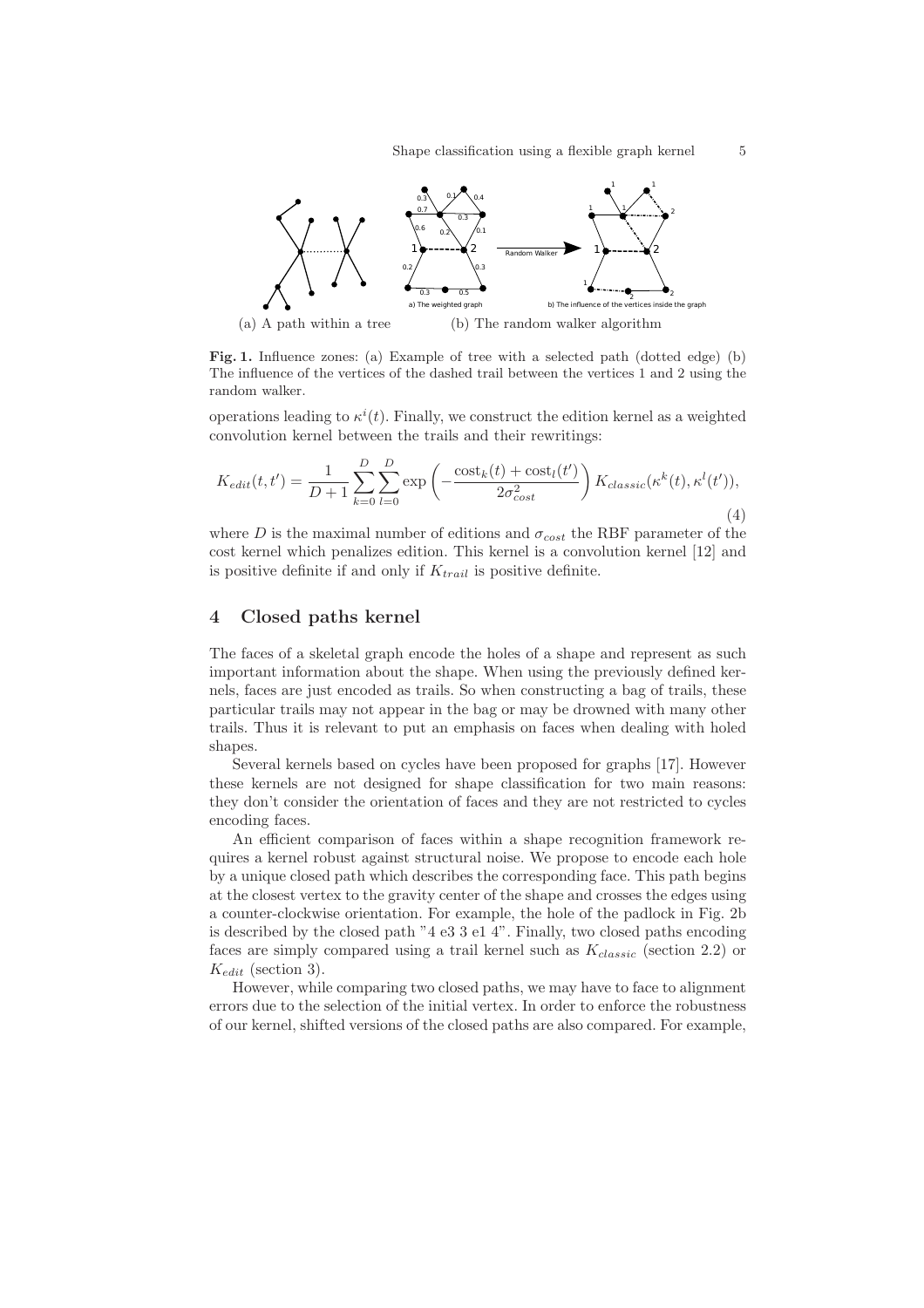

a) Holed shapes databases b) Computation of the closed path of a padlock shape.

Fig. 2. Holed shapes and closed paths computation.

the face in Fig. 2b presents two vertices at an equal distance to the gravity center and the closed path "3 e1 4 e3 3" is thus an acceptable path which corresponds to a shifted version of the previous path. We define the function  $\mu_i(t)$  which performs a circular shift of  $i$  edges of the path  $t$  clockwise if  $i$  is positive and  $counter-clockwise i$  is negative.

The shift kernel is then defined as the weighted convolution between paths and their shifted versions using a trail kernel denoted  $K_{trail}$ :

$$
K_{shift}(t, t') = \frac{1}{(2p+1)^2} \sum_{i=-p}^{p} \sum_{j=-p}^{p} \exp\left(-\frac{|i|+|j|}{2\sigma_{closed}^2}\right) K_{trail}(\mu_i(t), \mu_j(t')), \quad (5)
$$

where  $p$  is the maximal number of shifts. This kernel is positive definite if and only if  $K_{trail}$  is positive definite. Finally, the closed paths kernel is defined as the mean kernel between all the closed paths surrounding the faces of two planar graphs  $G_1$  and  $G_2$ :

$$
K_{closed\ paths}(G_1, G_2) = \frac{1}{|C(G_1)|} \frac{1}{|C(G_2)|} \sum_{t \in C(G_1)} \sum_{t' \in C(G_2)} K_{shift}(t, t'), \quad (6)
$$

where  $C(G_1)$  (resp.  $C(G_2)$ ) denotes the set of closed paths encoding the faces of  $G_1$  (resp.  $G_2$ ) and  $|C(G_1)|$  (resp.  $|C(G_2)|$ ) denotes the size of the set  $C(G_1)$ (resp.  $C(G_2)$ ). This kernel is positive definite if and only if  $K_{shift}$  is positive definite.

Finally, a kernel denoted  $K_{combined}$  is built using the two proposed kernels:

$$
K_{combined}(G_1, G_2) = (1 - \gamma)K_{weighted}(T_1, T_2) + \gamma K_{closed\ paths}(G_1, G_2), \quad (7)
$$

where  $T_1$  (resp.  $T_2$ ) is the bag of trails associated to  $G_1$  (resp.  $G_2$ ),  $\gamma \in [0,1]$  is a tuning variable,  $K_{weighted}(2)$  denotes our bag of trails kernel and  $K_{closed\ paths}$ our closed paths kernel (6). This kernel is positive definite on the union of the bag of trails and bag of faces domains as it is defined as the addition of two positive definite kernels multiplied by positive coefficients [18].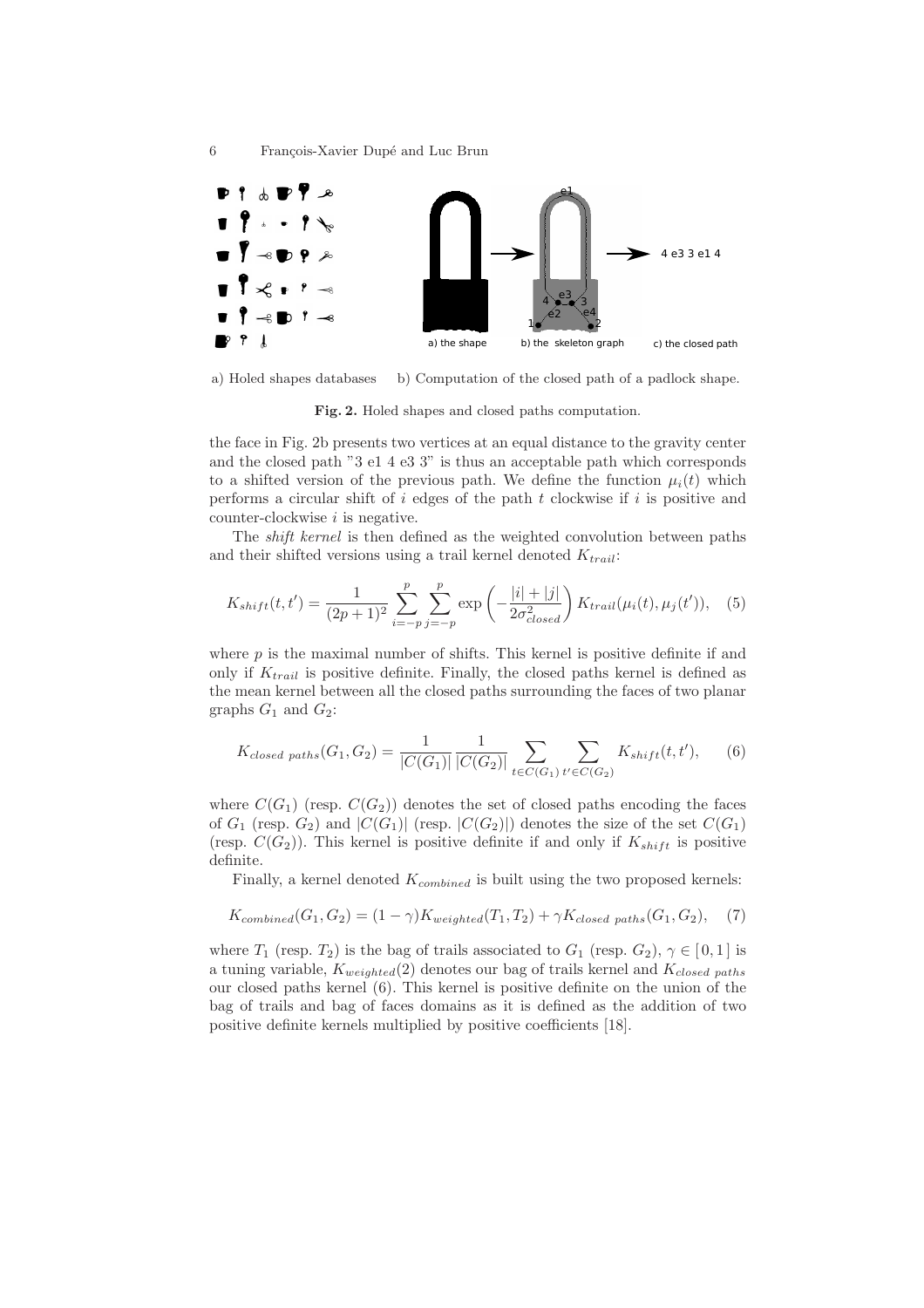|                             | $K_{combined}$ |   |    |  |   | $K_{weighted}$ |          |   |    |              | Random Walk |   |  |  |   |  |  |  |  |
|-----------------------------|----------------|---|----|--|---|----------------|----------|---|----|--------------|-------------|---|--|--|---|--|--|--|--|
| $\overline{\text{Classes}}$ |                |   |    |  | 5 |                |          |   |    | $\mathbf{5}$ |             |   |  |  | 5 |  |  |  |  |
|                             | 8              | റ |    |  |   |                |          |   |    |              |             | 6 |  |  |   |  |  |  |  |
| $^{\circ}2$ ,               |                |   |    |  |   |                |          |   |    |              | ച           | 8 |  |  |   |  |  |  |  |
| $\left(3\right)$            |                |   | 11 |  |   |                | $\Omega$ | 9 |    |              |             |   |  |  |   |  |  |  |  |
| $\left 4\right\rangle$      |                |   |    |  |   |                |          |   | 11 |              |             |   |  |  |   |  |  |  |  |
| 5                           |                |   |    |  |   |                | 3        | 2 |    | 5            |             | റ |  |  |   |  |  |  |  |

Table 1. Confusion matrix on 5 classes of shapes:  $(1)$  Cups,  $(2)$  Keys,  $(3)$  Scissors,  $(4)$ Dudes and (5) Tools.

# 5 Experiments

We propose an experiment using a multi-class classifier [19]. The test database is built by adding shapes with holes (Fig. 2a) to the Kimia 99 shapes database [20]. Three kernels are used: the combination of the weighted mean kernel with the closed paths kernel denoted  $K_{combined}(7)$ , the weighted mean kernel alone denoted  $K_{weighted}$  and the random walk kernel [10]. The trail kernel used within the weighted mean and the shift kernels (Section 4) is the edition kernel  $K_{edit}$ (Section 3).

For this experiment, the bags of trails (Section 2) were composed of 2 percent of the heaviest paths amongst all the trails with up to 9 edges. The maximal number of editions (Section 3) was set to 9 and the number of shifts (Section 4) to 5. For efficiency reason, the random walk [10] is performed on an augmented version of the maximal spanning tree: while considering an edge which is implied in the formation of a cycle or a loop, we change one of its incident vertices into a new vertex (of degree 1) with the same characteristics in order to break the cycle or loop. Using this trick, the graph may be encoded by an adjacency matrix and efficient random walk kernels [10] based on such an encoding may be used.

The experiment consists in the classification of the whole database into 5 classes (2 classes from the Kimia databases and 3 classes of holed shapes). The training set was composed of 5 shapes of each class taken arbitrarily. The classifier algorithm [19] is based on kernel principal analysis and quadratic discriminant analysis and so considers both inter-classes and intra-classes properties. Tab. 1 shows the confusions matrices of the three kernels. The  $K_{combined}$  kernel shows very good results with some confusion on the cups. The  $K_{weighted}$  kernel shows good results, but is very confused on tools. This confusion comes from the few trails contained inside the bag of trails which are not sufficient for a proper class separation. The random walk kernel shows good results too with confusion on tools and on cups. The confusion on the cups is due to the maximal spanning tree which conducts to a loss in the description of the faces of the graph.

# 6 Conclusion

We have defined in this paper a positive semi-definite kernel for shape classification which holds several properties: it is robust to noise and takes holes into account. The experiment shows the importance of a correct description of the